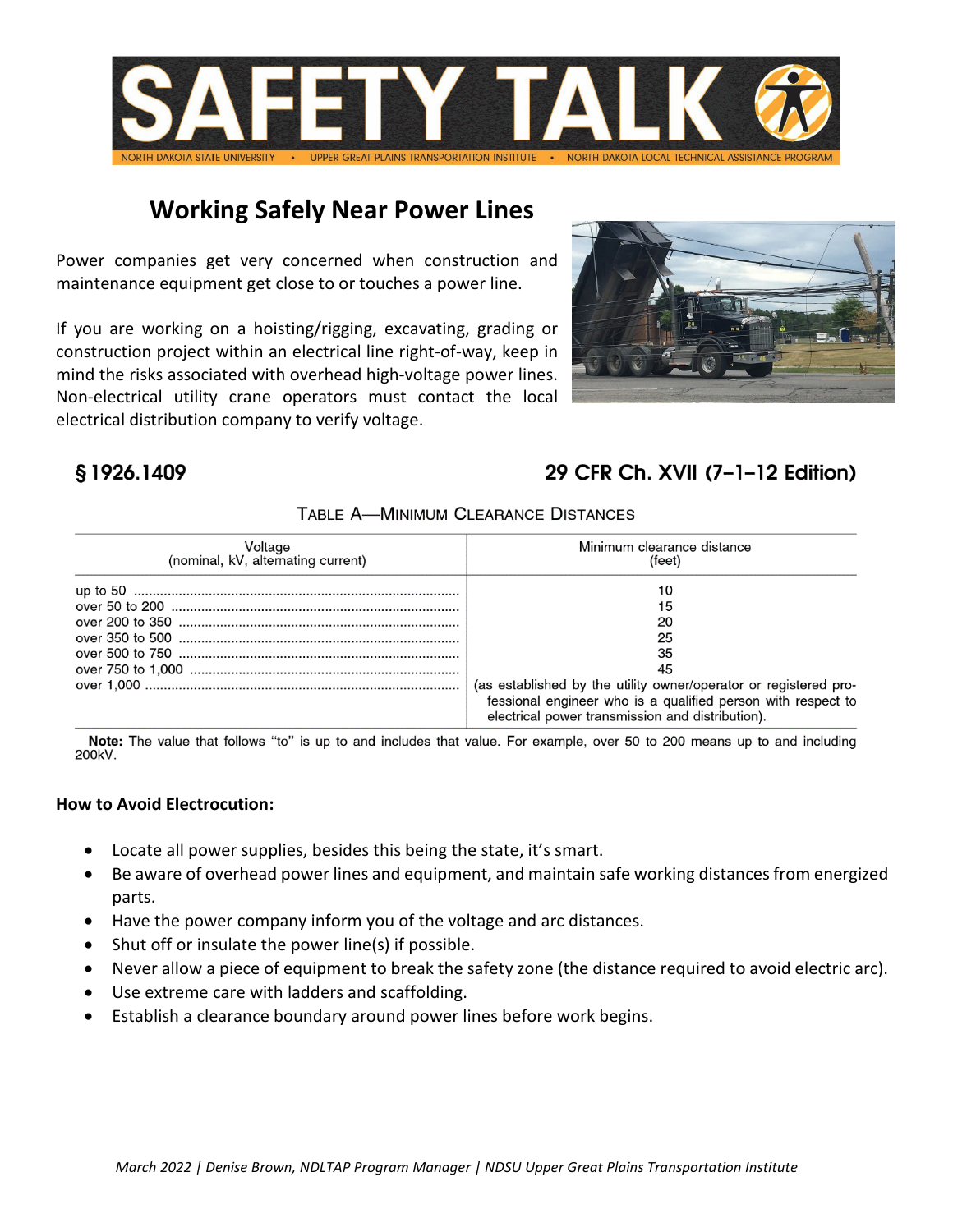

- Pay attention to line clearance distances. The height above the ground can vary, based on power load.
- Use a spotter when operating heavy equipment.
- Call the local electrical distribution company if unsure about line voltage rating and safe working distance from power lines equipment.
- Comply with all OSHA requirements and applicable state and federal regulations.

#### **General Rules to Remember:**

- Designate a competent lead signal person.
- Communicate clearly with all members of the work crew.
- Have all crew members watch the operation.
- Watch for non-alert crew members.

**Remember**, whenever you are near a power line, be sure to minimize the risk by de-energizing or insulating the power source. Only then proceed with caution. At all times, try to avoid entering an arc zone. It is far better to be safe than sorry.



*Safety Talks are published by NDLTAP in cooperation with the National Local Technical Assistance Association and participating partner organizations.*



U.S. Department of Transportation **Federal Highway Administration** 

NDSU does not discriminate in its programs and activities on the basis of age, color, gender expression/identity, genetic information, marital status, national origin, participation in lawful off-campus activity, physical or mental disability, pregnancy, public assistance status, race, religion, sex, sexual orientation, spousal relationship to current employee, or veteran status, as applicable. Direct inquiries to: Vice Provost, Title IX/ADA Coordinator, Old Main 201, 701-231-7708, ndsu.eoaa@ndsu.edu.